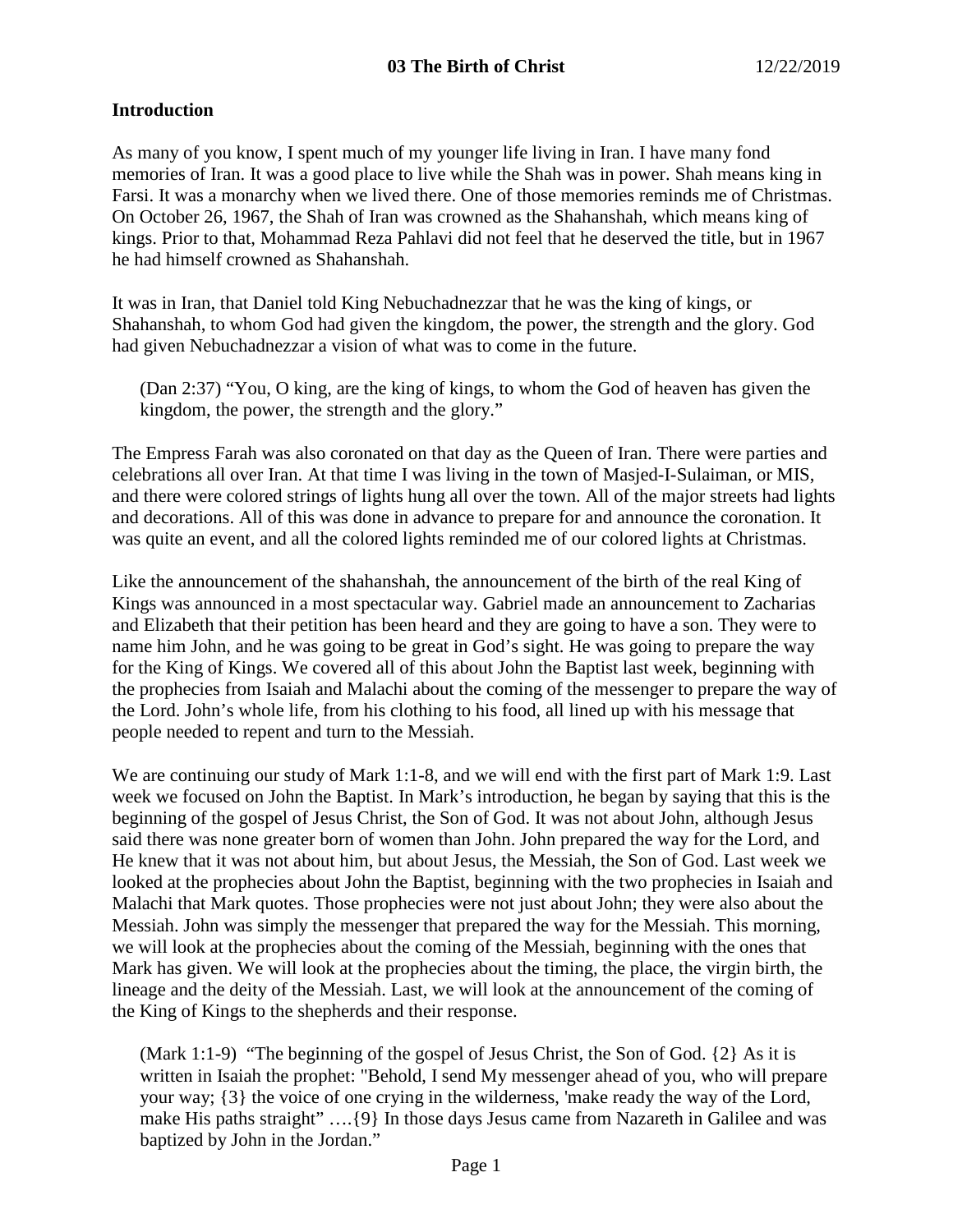# **The Birth Of Christ**

- 1. The Prophecies
- 2. The Announcement to the Shepherds
- 3. The Shepherds' Response to the Announcement

# **1. The Prophecies**

We will begin by looking at the prophecies that relate to the timing. In verse two it says, "As it is written in Isaiah the prophet; "Behold, I send My messenger ahead of You, who will prepare Your way." The messenger had to come before the birth of Christ. We saw earlier that John was born six months before Jesus. The timing of Jesus' birth was coordinated with the coming of John.

(Mark 1:2) "As it is written in Isaiah the prophet: "Behold, I send My messenger ahead of You, who will prepare Your way."

In Mark 9:11-13, people asked Jesus, "Why is it that the scribes say that Elijah must come first?" One of the reasons that they would reject Christ from being the Messiah is that they were waiting for Elijah to come first. Jesus answered, saying, "Elijah does first come and restore all things… But I say to you that Elijah has indeed come, and they did to him whatever they wished, just as it is written of him." Jesus lets them know that Elijah has come in the form of John the Baptist, and this is not a reason not to believe that Jesus is the Messiah. The gospel of Mark starts with the prophecies about John the Baptist because he had to come to fulfill the prophecies that God would send a messenger before the Messiah to prepare the way.

(Mark 9:11-13) "They asked Him, saying, "*Why is it* that the scribes say that Elijah must come first?" {12} And He said to them, "Elijah does first come and restore all things. And *yet* how is it written of the Son of Man that He will suffer many things and be treated with contempt? {13} But I say to you that Elijah has indeed come, and they did to him whatever they wished, just as it is written of him."

In Matthew 11:14-15, Jesus clarifies that John is Elijah. We saw in Luke that John came in the spirit and power of Elijah. This is not reincarnation. John came in the spirit and power of Elijah. John was the messenger that had been prophesied to come to prepare the way of the Messiah. The timing of the birth of Jesus was that it had to come right after John's birth.

(Matt 11:14-15) "And if you are willing to accept *it,* John himself is Elijah who was to come. {15} He who has ears to hear, let him hear."

Historically, as we look at Christmas, we do not know the exact date of the birth of Christ. We celebrate it on December 25, but in all likelihood, it did not take place on that day. We find in Galatians 4:4 is that God had a timetable. It reads, "But when the fullness of the time came, God sent forth His Son, born of a woman, born under the Law." God had a particular timetable and when it was time, the fullness of time, He sent Jesus. The fullness of time includes the coming of John the Baptist, all the prophecies that had to be given, the Roman empire being in place with roads and infrastructure, and the Greek language being spoken everywhere so that the gospel message could easily get sent out. We celebrate the coming of Christ at Christmas and the timing fit in with all the other prophecies.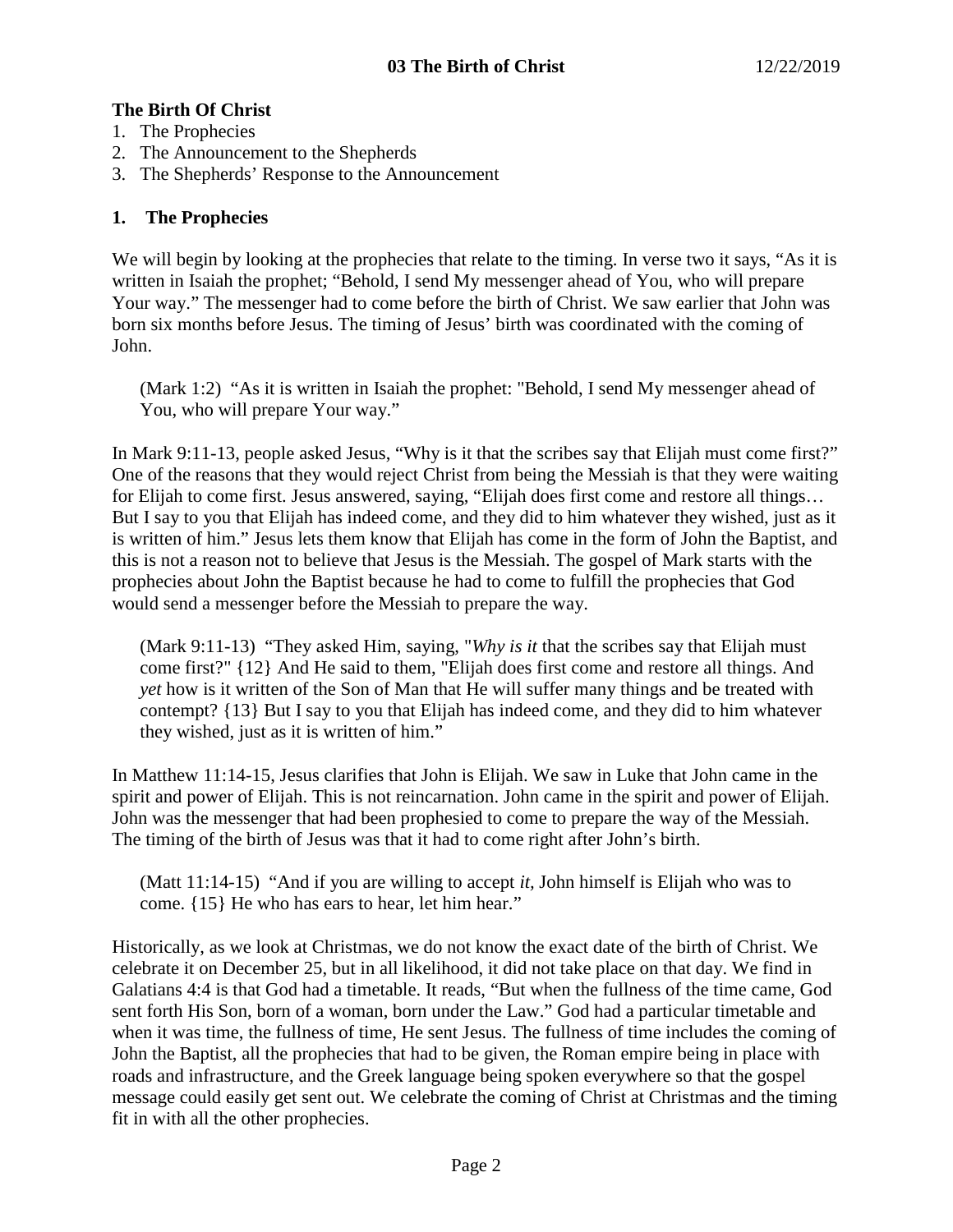(Gal 4:4) "But when the fullness of the time came, God sent forth His Son, born of a woman, born under the Law."

In Isaiah 7:14, the prophet prophesied that a virgin will be with child and bear a son, and she will call His name Immanuel. A virgin cannot bear a child, so this is an impossible thing, requiring divine intervention. The child would be Immanuel, which means God with us. The child would be fully God and fully man.

(Isa 7:14) "Therefore the Lord Himself will give you a sign: Behold, a virgin will be with child and bear a son, and she will call His name Immanuel."

We see the fulfillment of this prophecy in Luke 1:26-39. Six months after Elizabeth got pregnant with John the Baptist, Gabriel comes down from heaven a second time and makes another announcement, this time to Mary, who was a virgin and who was betrothed to Joseph. Gabriel told Mary that she was going to get pregnant and give birth to a Son. Let's read the account.

(Luke 1:26-38) "Now in the sixth month the angel Gabriel was sent from God to a city in Galilee called Nazareth, {27} to a virgin engaged to a man whose name was Joseph, of the descendants of David; and the virgin's name was Mary. {28} And coming in, he said to her, "Greetings, favored one! The Lord *is* with you." {29} But she was very perplexed at *this* statement, and kept pondering what kind of salutation this was. {30} The angel said to her, "Do not be afraid, Mary; for you have found favor with God. {31} And behold, you will conceive in your womb and bear a son, and you shall name Him Jesus. {32} He will be great and will be called the Son of the Most High; and the Lord God will give Him the throne of His father David; {33} and He will reign over the house of Jacob forever, and His kingdom will have no end." {34} Mary said to the angel, "How can this be, since I am a virgin?" {35} The angel answered and said to her, "The Holy Spirit will come upon you, and the power of the Most High will overshadow you; and for that reason the holy Child shall be called the Son of God. {36} And behold, even your relative Elizabeth has also conceived a son in her old age; and she who was called barren is now in her sixth month. {37} "For nothing will be impossible with God." {38} And Mary said, "Behold, the bondslave of the Lord; may it be done to me according to your word." And the angel departed from her."

Mary wanted to know how this was possible since she was a virgin. Gabriel told her that the Holy Spirit would come over her and overshadow her, and she would become pregnant with the Son of God. When Joseph found out that Mary was pregnant, he wanted to send her away secretly so as not to disgrace her. However, an angel of the Lord also appeared to Joseph and told him not to be afraid to take Mary as his wife, that the child had been conceived of the Holy Spirit. So, he took her as his wife, but he kept her as a virgin until after the birth of Christ. We read this in Matthew 1:18-25.

(Matt 1:18-25) "Now the birth of Jesus Christ was as follows: when His mother Mary had been betrothed to Joseph, before they came together she was found to be with child by the Holy Spirit. {19} And Joseph her husband, being a righteous man and not wanting to disgrace her, planned to send her away secretly. {20} But when he had considered this, behold, an angel of the Lord appeared to him in a dream, saying, "Joseph, son of David, do not be afraid to take Mary as your wife; for the Child who has been conceived in her is of the Holy Spirit. {21} She will bear a Son; and you shall call His name Jesus, for He will save His people from their sins." {22} Now all this took place to fulfill what was spoken by the Lord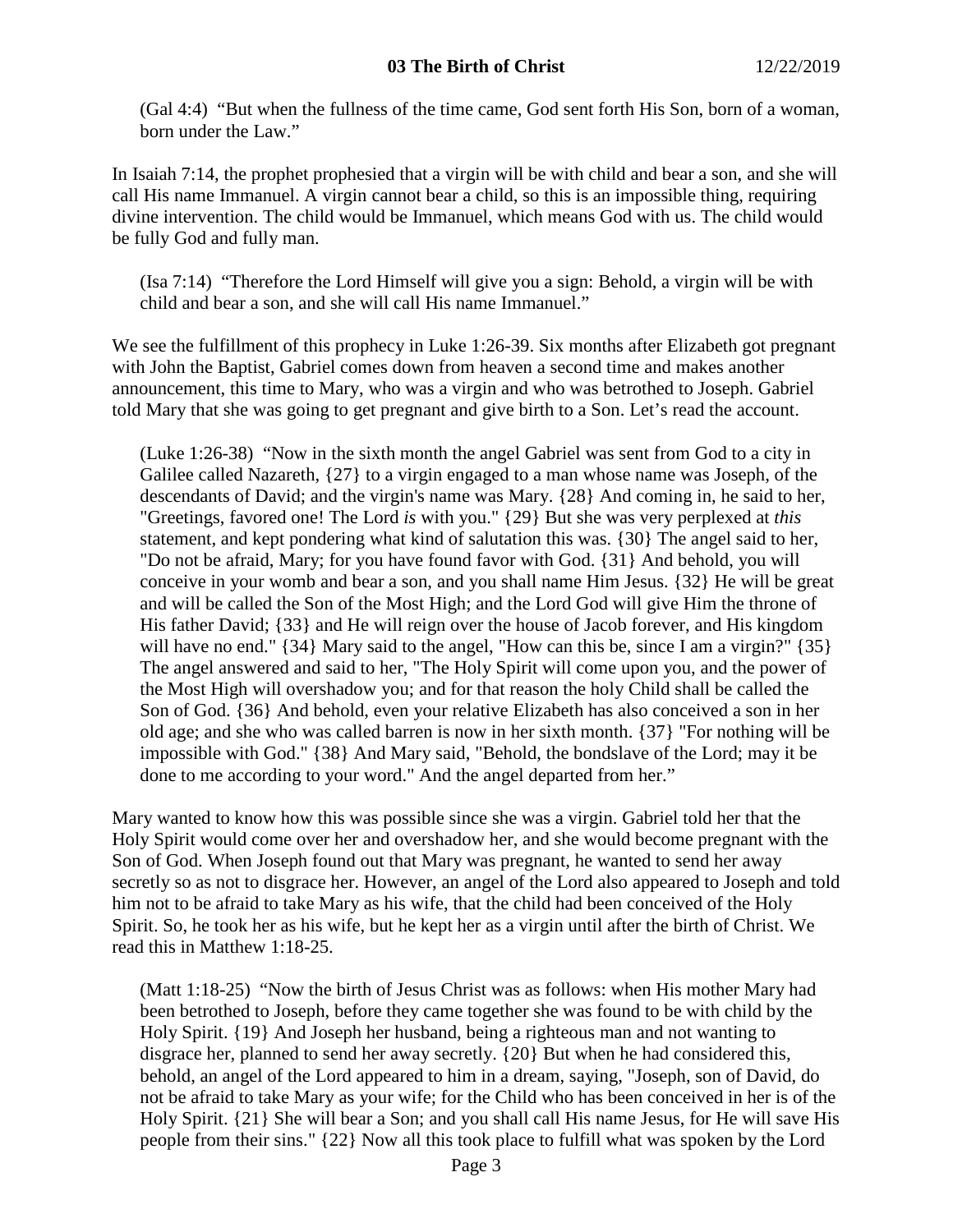through the prophet: {23} "BEHOLD, THE VIRGIN SHALL BE WITH CHILD AND SHALL BEAR A SON, AND THEY SHALL CALL HIS NAME IMMANUEL," which translated means, "GOD WITH US." {24} And Joseph awoke from his sleep and did as the angel of the Lord commanded him, and took *Mary* as his wife, {25} but kept her a virgin until she gave birth to a Son; and he called His name Jesus."

Micah prophesied about the place that the Messiah would be born. In Micah 5:2, he said, that the Messiah would come forth from Bethlehem. Micah also alluded to the deity of the Messiah, that His goings forth are from long ago, from the days of eternity.

(Mic 5:2) "But as for you, Bethlehem Ephrathah, too little to be among the clans of Judah, from you One will go forth for Me to be ruler in Israel. His goings forth are from long ago, from the days of eternity."

We see the fulfillment of Micah's prophecy in Luke 2:1-7. A decree went out from Caesar Augustus to take a census of all the inhabited earth. Everyone had to register in his own city. Joseph, who was living in Nazareth in Galilee, was a descendant of David, and so he had to go to Bethlehem to register. While they were there, the days were completed for Mary to give birth, and she gave birth in a manger, because there was no room for them in the inn. This account tells us that the location that Jesus was to be born, Bethlehem, was also executed exactly like God planned. It also tells us that Jesus was a legal descendant of the house of David, which fulfilled another prophecy.

(Luke 2:1-7) "Now in those days a decree went out from Caesar Augustus, that a census be taken of all the inhabited earth. {2} This was the first census taken while Quirinius was governor of Syria. {3} And everyone was on his way to register for the census, each to his own city. {4} Joseph also went up from Galilee, from the city of Nazareth, to Judea, to the city of David which is called Bethlehem, because he was of the house and family of David, {5} in order to register along with Mary, who was engaged to him, and was with child. {6} While they were there, the days were completed for her to give birth.  $\{7\}$  And she gave birth to her firstborn son; and she wrapped Him in cloths, and laid Him in a manger, because there was no room for them in the inn."

Mark wrote that Jesus came from Nazareth in Galilee. That is where Mary was when Gabriel came to her. In Luke 2:39-40, we read that after Joseph and Mary had performed everything according to the Law, they returned to Galilee to their own city of Nazareth. When Mark said that Jesus came from Nazareth, that was where they called home.

(Luke 2:39-40) "When they had performed everything according to the Law of the Lord, they returned to Galilee, to their own city of Nazareth. {40} The Child continued to grow and become strong, increasing in wisdom; and the grace of God was upon Him.

In Hosea 11:1 (and also Numbers 24:8), it was prophesied that God's Son would come out of Egypt. Mary and Joseph were from Nazareth and Jesus was born in Bethlehem, but this prophecy said that Jesus, God's Son, would come out of Egypt. His parents were from Nazareth, and He was born in Bethlehem. Afterwards, they went back to Nazareth. So how did Jesus get called out of Egypt?

(Hosea 11:1) "When Israel *was* a youth I loved him, and out of Egypt I called My son."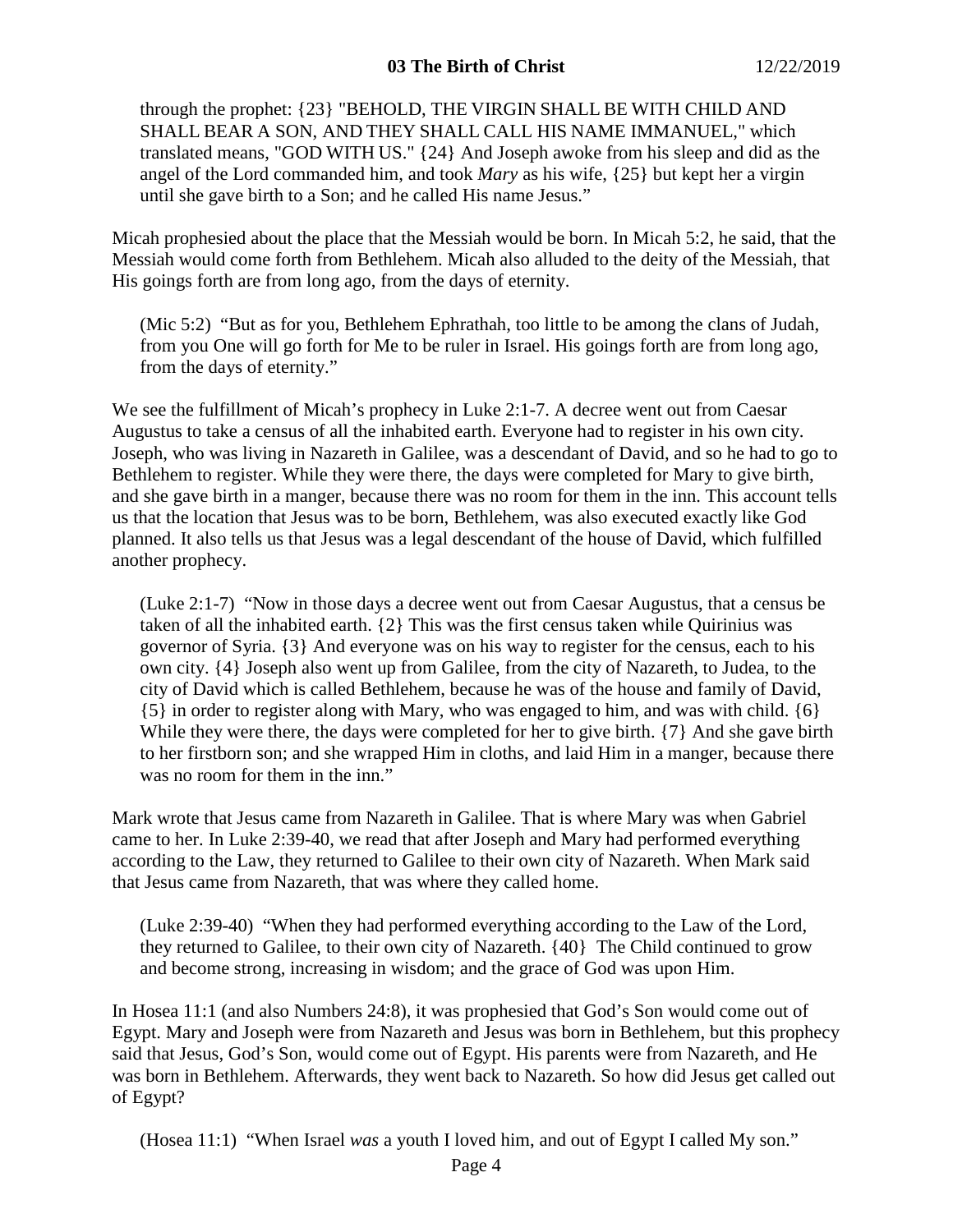We find the answer and the fulfillment of this prophecy in Matthew 2:13-15. After Jesus was born, Mary and Joseph went back home to Nazareth. But another angel appeared to Joseph, and told him to take Jesus and Mary to Egypt and remain there until he tells him to return. The angel told them that Herod was going to search for the child and try to destroy Him. So, Joseph got up while it was still dark and they left for Egypt. It was a good thing because Herod became enraged that the magi did not return to him and tell him the location of the newborn King. So, Herod slew all the male children in Bethlehem and its vicinity that were two years old and under. Joseph, Mary, and Jesus were obedient to the angel and remained in Egypt until the death of Herod, when the angel once again appeared to Joseph and told him it was safe to return. This fulfilled the prophecy by Hosea that out of Egypt God would call His Son.

(Matt 2:13-16) "Now when they had gone, behold, an angel of the Lord \*appeared to Joseph in a dream and said, "Get up! Take the Child and His mother and flee to Egypt, and remain there until I tell you; for Herod is going to search for the Child to destroy Him." {14} So Joseph got up and took the Child and His mother while it was still night, and left for Egypt. {15} He remained there until the death of Herod. *This was* to fulfill what had been spoken by the Lord through the prophet: "OUT OF EGYPT I CALLED MY SON." {16} Then when Herod saw that he had been tricked by the magi, he became very enraged, and sent and slew all the male children who were in Bethlehem and all its vicinity, from two years old and under, according to the time which he had determined from the magi."

Isaiah also prophesied about the Messiah being eternal. He said a child will be born to us, and the government will rest on His shoulders. His name will be called Wonderful Counselor, Mighty God, Eternal Father, and Prince of Peace. Jesus and the Father were one. Jesus is also the Eternal Father. Jesus is also the Mighty God. He is the Prince of Peace. Jesus is Immanuel, God with us.

(Isa 9:6) "For a child will be born to us, a son will be given to us; And the government will rest on His shoulders; And His name will be called Wonderful Counselor, Mighty God, Eternal Father, Prince of Peace."

This prophecy speaks to the deity of Jesus Christ. This child to be born is Mighty God. This child to be born is the Eternal Father. In Colossians 1:19 and 2:9, Paul wrote that the fullness of deity dwelt in Jesus in bodily form. Jesus and the Father were One.

(Col 2:9) "For in Him all the fullness of Deity dwells in bodily form,"

In John 1:1 we read that in the beginning was the Word and the Word was with God, and the Word was God. He was in the beginning with God. All things came into being through Him, and apart from Him nothing came into being that has come into being. In verse fourteen, he wrote that the Word became flesh and dwelt among us. That is referring to the Word that was God and was in the beginning with God, and who created all things.

(John 1:1-3) "In the beginning was the Word, and the Word was with God, and the Word was God. {2} He was in the beginning with God. {3} All things came into being through Him, and apart from Him nothing came into being that has come into being…. {14} And the Word became flesh, and dwelt among us, and we saw His glory, glory as of the only begotten from the Father, full of grace and truth."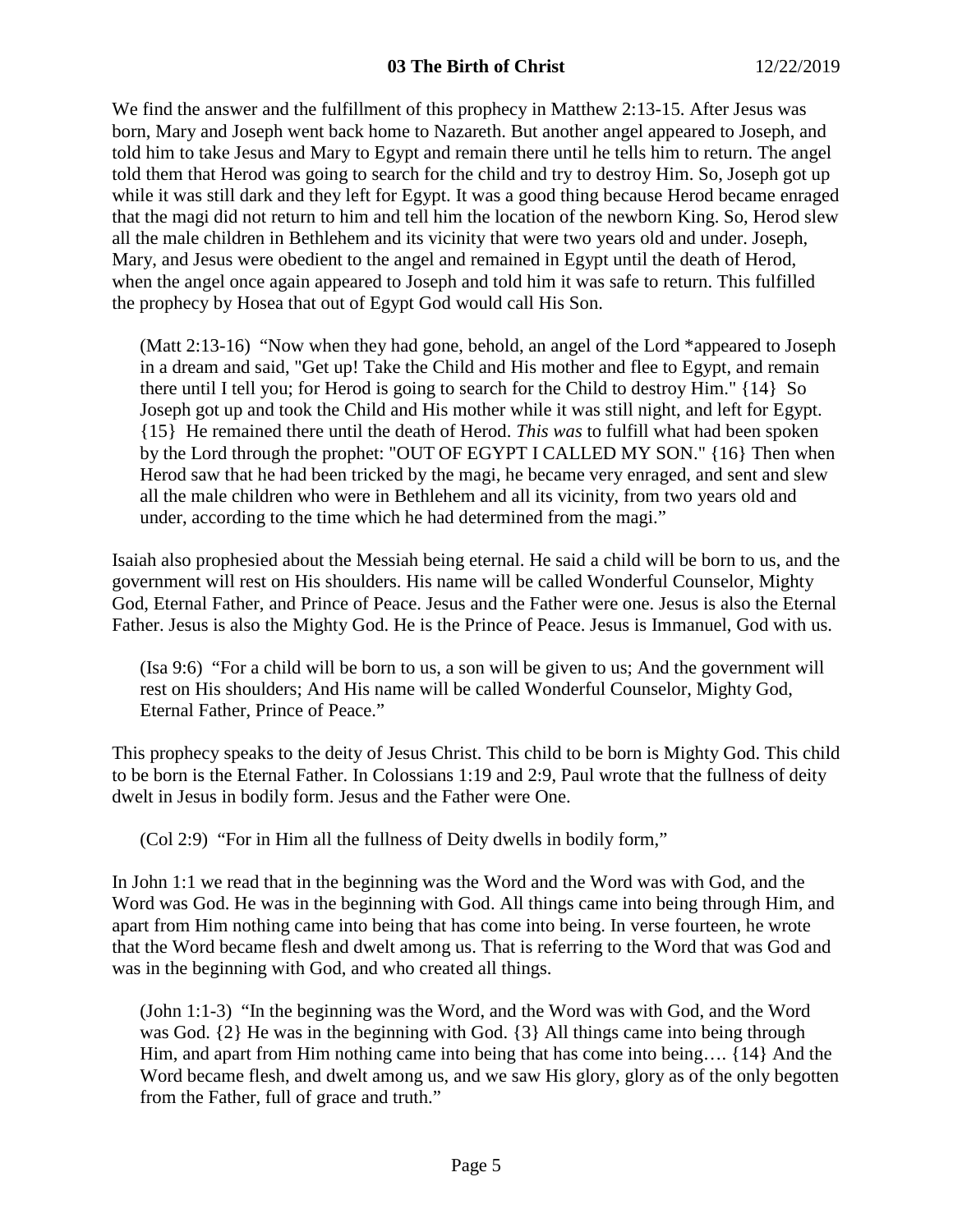In Genesis 1:1 we read that "In the beginning God created the heavens and the earth." The Hebrew word for God is Elohim, which is the plural of El, the word for God. There were not multiple Gods. We have Father, Son, and Holy Spirit. God is One God and all three are part of the Godhead. It was Jesus, the Word, who created all things.

(Gen 1:1) "In the beginning God created the heavens and the earth."

In 1 John 5:7, the King James reads, "there are three that bear record in heaven, the Father, the Word, and the Holy Ghost; and these three are one.

(1 John 5:7 KJV) "For there are three that bear record in heaven, the Father, the Word, and the Holy Ghost: and these three are one."

Isaiah also said in Isaiah 7:14 that this child born by the virgin will be called Immanuel. In Matthew's account, he translates the Hebrew word for us, and tells us that it means, "God with us." Jesus was not a god that was with us; Jesus was God Himself in the flesh.

(Is 7:14) "Therefore the Lord Himself will give you a sign: Behold, a virgin will be with child and bear a son, and she will call His name Immanuel."

(Matt 1:23) "Behold, the virgin shall be with child and shall bear a Son, and they shall call His name Immanuel," which translated means, "God with us."

While looking at the deity of Christ, I want to revisit the initial prophesy that Mark gives. The first part is actually from Malachi, not Isaiah. The second part of the prophesy is from Isaiah. What I want you to notice is that in Mark, it reads, "I send My messenger ahead of You, who will prepare Your way." The messenger was preparing the way for the Messiah, so that is who the "You" is referring to. In Malachi, who Mark is quoting, it reads, "I am going to send My messenger, and he will clear the way before Me." God is speaking and God's messenger, John, was going to prepare the way for God Himself, which is Immanuel, God in the flesh.

(Mark 1:2) "As it is written in Isaiah the prophet: "BEHOLD, I SEND MY MESSENGER AHEAD OF YOU, WHO WILL PREPARE YOUR WAY;

(Mal 3:1a) "Behold, I am going to send My messenger, and he will clear the way before Me…."

Isaiah's prophesy about the deity of Christ is significant. Cults and false religions that do not believe that Jesus is God. The Muslims say that Jesus is a prophet, but not God. The Mormons and Jehovah Witnesses say that Jesus was a god, but not God. The fullness of deity dwelt in Jesus in bodily form. It is very clear that the Father, the Son, and the Holy Spirit are One.

There were also specific prophecies about Jesus' lineage. In Genesis 9:26, He would be a descendant of Shem. In Genesis 12:1-3, He would be a descendant of Abraham. In Genesis 26:3- 4, He would be a descendant of Isaac. In Genesis 35:11-12, He would be a descendant of Jacob. In Genesis 49:10, Jesus would be a descendant of Judah. In 2 Samuel 7:12, He would be a descendant of David. All of these prophecies were fulfilled and are recorded in the genealogies of the birth of Christ in Matthew 1 and Luke 3.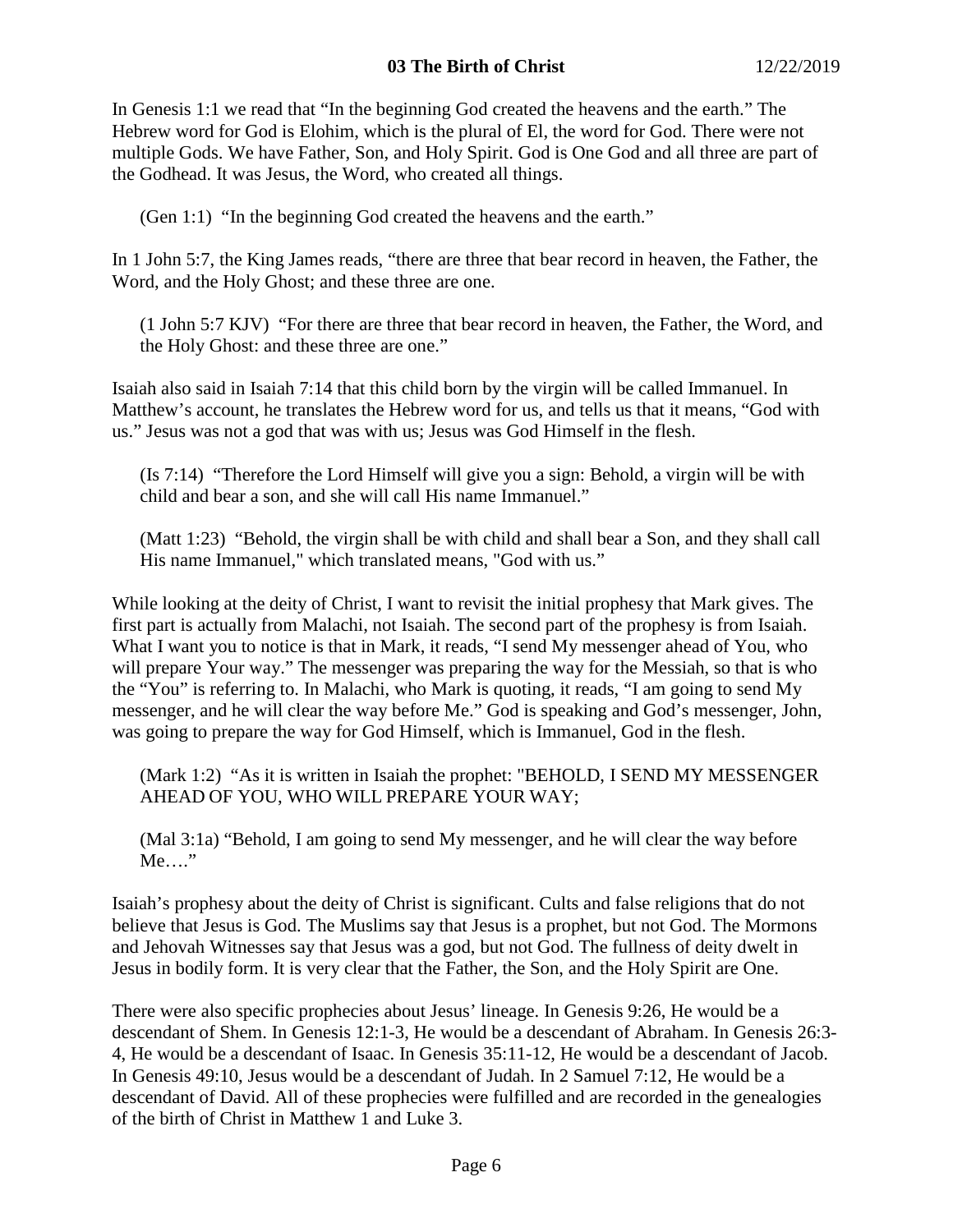| <b>Lineage</b> | <b>Prophecy</b> | <b>Fulfillment</b>     |
|----------------|-----------------|------------------------|
| Son of Shem    | Gen 9:26        | Luke 3:36              |
| Son of Abraham | Gen 12:1-3      | Matt 1:1, Gal 3:16     |
| Son of Isaac   | Gen 26:3-4      | Matt 1:1-2             |
| Son of Jacob   | Gen 35:11-12    | Matt 1:1-2             |
| Son of Judah   | Gen 49:10       | Matt 1:1-3             |
| Son of Jesse   | Isa $11:1$      | Matt 1:1-5             |
| Son of David   | 2 Sam 7:12      | Matt 1:1, Luke 1:31-32 |

## 2. **The Announcement to the shepherds** (Luke 2:8-14)

All the details of the birth of the King of Kings had been prophesied and we have seen how they had been worked out. When it was time for Jesus to be born, God sent out an announcement of the occasion to some shepherds staying out in the field and keeping watch over their flock by night. Suddenly, an angel of the Lord suddenly stood before them, and the glory of the Lord shone around them, and they were terribly frightened. They were not expecting this supernatural and unexpected visit by the angels. The glory of the Lord shone around them and they were terribly frightened.

(Luke 2:8-9) "In the same region there were some shepherds staying out in the fields and keeping watch over their flock by night. {9} And an angel of the Lord suddenly stood before them, and the glory of the Lord shone around them; and they were terribly frightened."

Why did the angel of the Lord appear to shepherds? One possible reason is found in the prophecy given to Micah that we looked at earlier. Micah had prophesied that the Messiah would be born in Bethlehem. Now he says that "He will arise and shepherd His flock in the strength of the Lord." It is fitting that God brought shepherds to witness and celebrate the birth of the Lord, who is our Shepherd.

(Micah 5:3-4) "...When she who is in labor has borne a child. Then the remainder of His brethren will return to the sons of Israel. {4} And He will arise and shepherd His flock in the strength of the LORD, in the majesty of the name of the LORD His God. And they will remain, because at that time He will be great to the ends of the earth."

The angel told the shepherds not to be afraid. He brought them good news of great joy which would be for all the people. Good news (euaggelizo) is normally translated as gospel. The gospel literally means good news. What is the good news? The good news is that in the city of David a Savior has been born. This Savior is the Christ, the Anointed Messiah that they have long awaited.

(Luke 2:10-11) "But the angel said to them, "Do not be afraid; for behold, I bring you good news of great joy which will be for all the people; {11} for today in the city of David there has been born for you a Savior, who is Christ the Lord."

The Scriptures say that all of us like sheep have gone astray, but the Lord has caused the iniquity of us all to fall on Him. All of us have sinned and are in need of forgiveness. The good news was that the Messiah was coming to take away the sins of the world.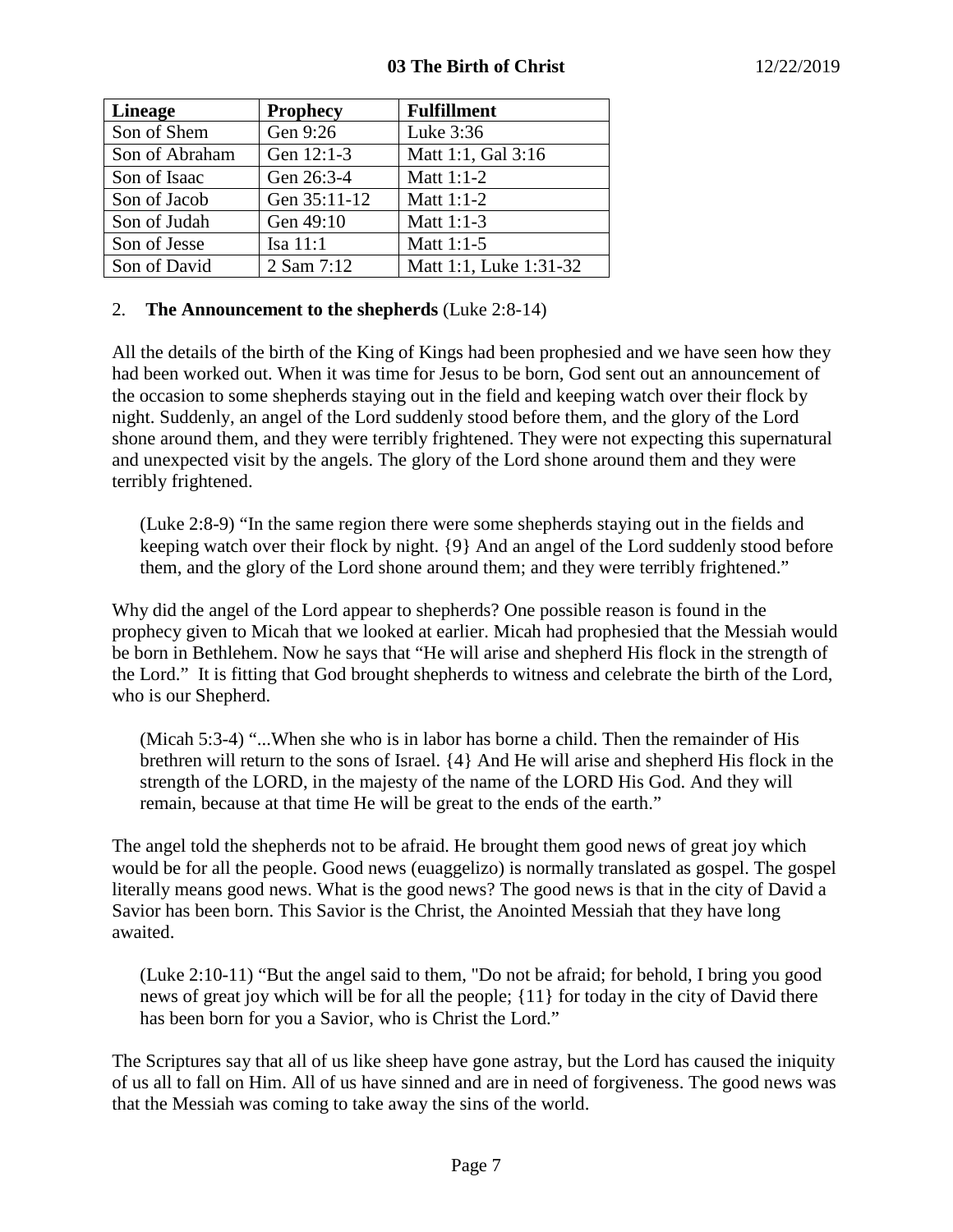(Isaiah 53:6) "All of us like sheep have gone astray, each of us has turned to his own way; but the LORD has caused the iniquity of us all to fall on Him."

Paul tells us in Romans that the wages of sin is death, but the free gift of God is eternal life in Christ Jesus our Lord. What we have earned, or our wages for our sins, is death. Our souls are eternal and because of our sins, we are eternally separated from God. There is a chasm between us and God, which is our sins. The gospel or good news is that God sent His Son to be our Savior. This Savior was going to bear our iniquities or sins. This Savior was going to forgive us of all of our sins. This Savior was going to restore our relationship with God the Father. We can now have eternal life with God the Father. This is good news of great joy for all the people. This good news is available to all people. This good news that was announced to the shepherds is now being announced to all people.

(Rom 6:23) "For the wages of sin is death, but the free gift of God is eternal life in Christ Jesus our Lord."

The shepherds were given a sign. The angel tells the shepherds that they will find a baby wrapped in cloths and lying in a manger. This was the sign that the angel gave to the shepherds so that they would know that this was the Christ. God gives us many signs. In fact, there are over ninety signs given by God to you and I. For example, the rainbow is a sign from God that He would never destroy the earth again by a flood.

(Luke 2:12) "This will be a sign for you: you will find a baby wrapped in cloths and lying in a manger."

Suddenly, after giving the shepherds a sign about the baby being in a manger, a multitude of heavenly host appear praising God and saying, "glory to God in the highest, and on earth peace among men with whom He is pleased." The birth of the Savior is good news, and something to rejoice and praise God about. The birth of Jesus, the King of Kings, is something to celebrate. While we may not know the date, the celebration of the birth of Jesus, or Christmas, is a wonderful occasion.

(Luke 2:13-14) "And suddenly there appeared with the angel a multitude of the heavenly host praising God and saying, {14} "Glory to God in the highest, And on earth peace among men with whom He is pleased."

## 3. **The Shepherds' Response To The Announcement** (Luke 2:15-20)

When the angels had gone away, the shepherds began to discuss what they were going to do about this announcement from God that they had just been given. They said, "let us go straight to Bethlehem, and see this thing that has happened which the Lord has made known to us." So, they went in a hurry and found Mary, Joseph, and the baby in the manger, just as they had been told.

(Luke 2:15-16) "When the angels had gone away from them into heaven, the shepherds began saying to one another, "Let us go straight to Bethlehem then, and see this thing that has happened which the Lord has made known to us." {16} So they came in a hurry and found their way to Mary and Joseph, and the baby as He lay in the manger."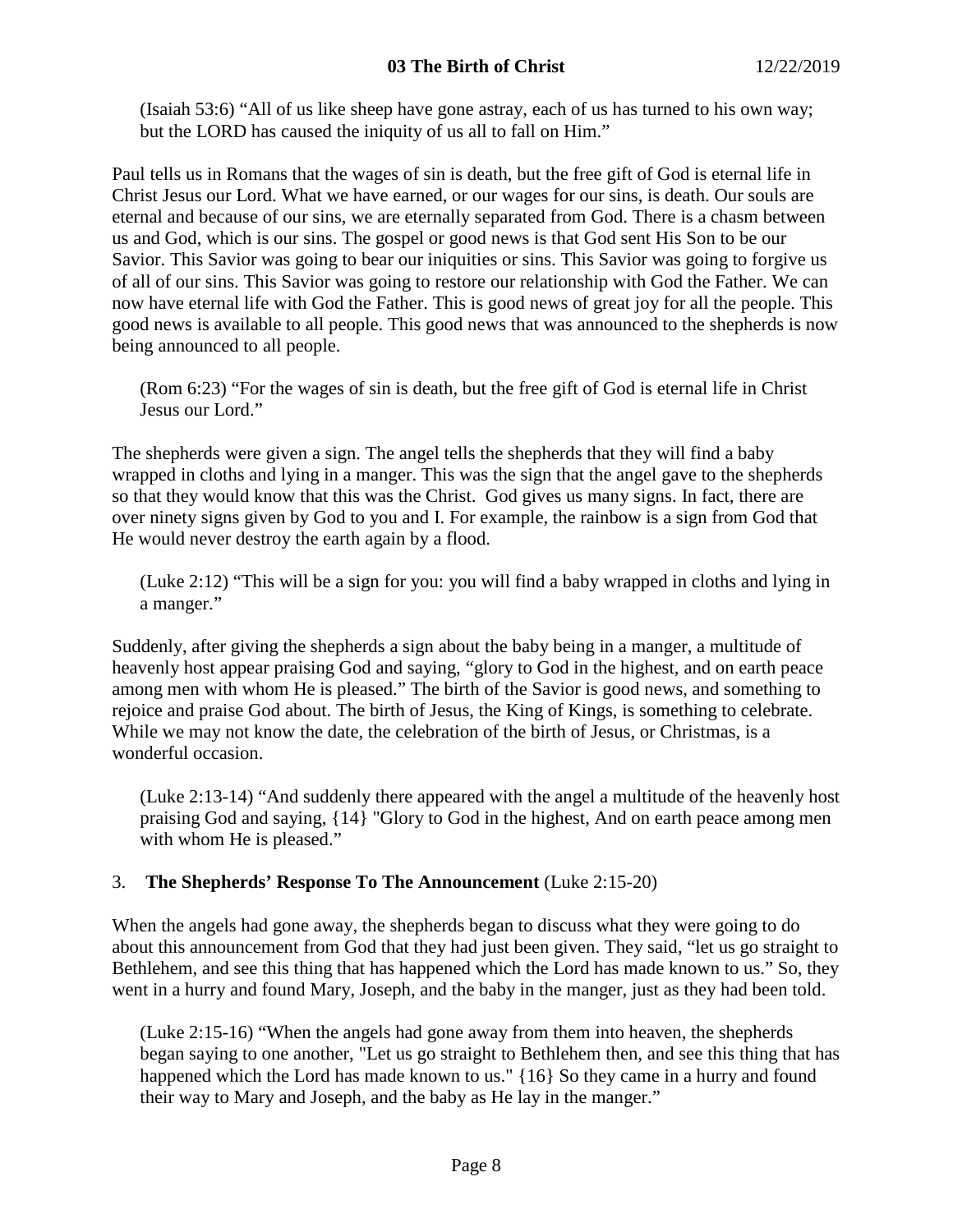Then, the shepherds relayed the statement that the angel had told them about Jesus. That statement was the good news. That statement was that this baby was the Savior, who is Christ the Lord. This baby was the anointed Savior and Messiah that they had been waiting for. This baby was the Lord. When we encounter the Lord Jesus Christ, it is normal to share the good news with others. These shepherds had just met the Lord, and they immediately began to tell others the good news.

(Luke 2:17) "When they had seen this, they made known the statement which had been told them about this Child."

(Luke 2:11) "...there has been born for you a Savior, who is Christ the Lord."

The shepherds did not just tell Mary and Joseph. Luke goes on to say that all who heard it wondered at the things that were told to them by the shepherds. These shepherds were excited about meeting the Messiah and continued to proclaim the good news everywhere they went. Mary treasured all these things, pondering them in her heart. Mary has been visited by Gabriel. She has been impregnated by the Holy Spirit while yet a virgin. She has just given birth to her Son, and now she is visited by shepherds who tell her that her baby is the Savior, Messiah, and Lord. She takes all of this in and treasures these things. She also pondered them in her heart. She continued to think about and meditate on all that had happened and been shared with her. The shepherds went back to their field and were glorifying and praising God for all that they had heard and seen."

(Luke 2:18-20) "And all who heard it wondered at the things which were told them by the shepherds. {19} But Mary treasured all these things, pondering them in her heart. {20} The shepherds went back, glorifying and praising God for all that they had heard and seen, just as had been told them."

## **Conclusion and Applications**

This morning, we have looked at the birth of the Christ. It was prophesied in advance. All the details of the prophecies had been worked out and fulfilled. The timing, the place, the virgin birth, the deity and the lineage had been prophesied and fulfilled. Last week I mentioned that a mathematician by the name of Peter Stoner gave the odds of just eight prophecies coming true about the Messiah. It was  $10^{17}$ . You might recall that he said you could take silver dollars and place them side by side in the State of Texas and they would be two feet deep. Then, if you marked just one of those silver dollars and told a blind man to find that one silver dollar, that is what  $10^{17}$  $10^{17}$  power is. There were 324 prophecies and every one of them has come true.<sup>1</sup>

An announcement was made to the shepherds and then to other people. A sign had been given, which was also fulfilled. When the shepherds heard the announcement, they wanted to go and see for themselves. They went seeking the baby in the manger. Some of you have been seeking. You have heard things and are seeking to find out for yourselves. God says that those who seek Him will find Him. The shepherds had been given a sign. We have also been given a sign. The sign was that Mary was born of a virgin. This sign for us has been fulfilled. Jesus is the Christ. Jesus is the Messiah. Jesus Christ is Lord.

<span id="page-8-0"></span><sup>&</sup>lt;sup>1</sup> Stoner, Peter W. Science Speaks. Chicago: Moody Press, 1963, pp 100-107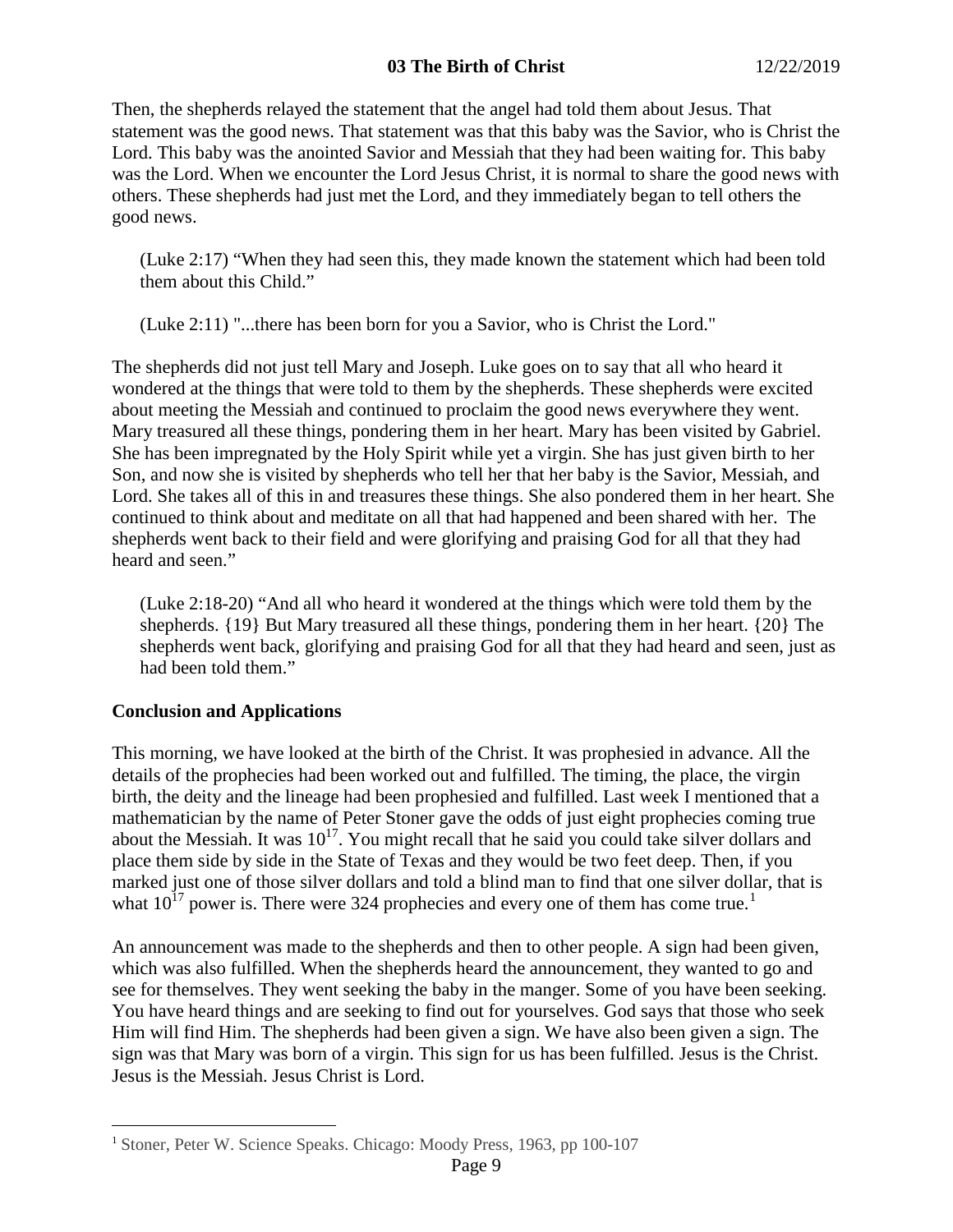The shepherds found Jesus. When they found Jesus they were filled with joy and began proclaiming this good news to others. Others of you have found Jesus. Like the shepherds, you can rejoice and share the good news with others. You can help others find the Christ.

This morning, how are you going to respond? Have you been seeking God in your life? Have you been searching for answers? Have you been looking for forgiveness and peace with God? A sign has been given to you, that Jesus was going to be born to a virgin. That good news has been shared with you. Are you going to receive this treasure in your heart? Have you made that decision? Have you received this treasure in your heart? This morning, if this is your desire, I ask you to pray this prayer with me.

*Father, thank You for this good news. Thank You for giving us a sign at Christmas time. Thank You for sending Your Son to take away my sins. I believe that Jesus is the Christ and I confess Him to be Lord. Jesus, I ask You to come into my life and forgive me for my sins. I ask You to fill me with Your Holy Spirit. I ask You to fill me with Your joy and peace this morning. Amen.*

The Bible says that "he who has the Son has the life; he who does not have the Son of God does not have the life. These things I have written to you who believe in the name of the Son of God, so that you may know that you have eternal life." If you received Christ into your life this morning, you have eternal life. God does not want you wondering about your salvation. If you received Christ, you now have this treasure in your heart. Like the shepherds, go and tell others that you have found the Christ. Let me know. Let someone else know this morning that you have received Christ. There are things that you should know about how to grow in your relationship with Christ. We want to help you grow and mature as a believer.

(1 John 5:12-13) "He who has the Son has the life; he who does not have the Son of God does not have the life. {13} These things I have written to you who believe in the name of the Son of God, so that you may know that you have eternal life."